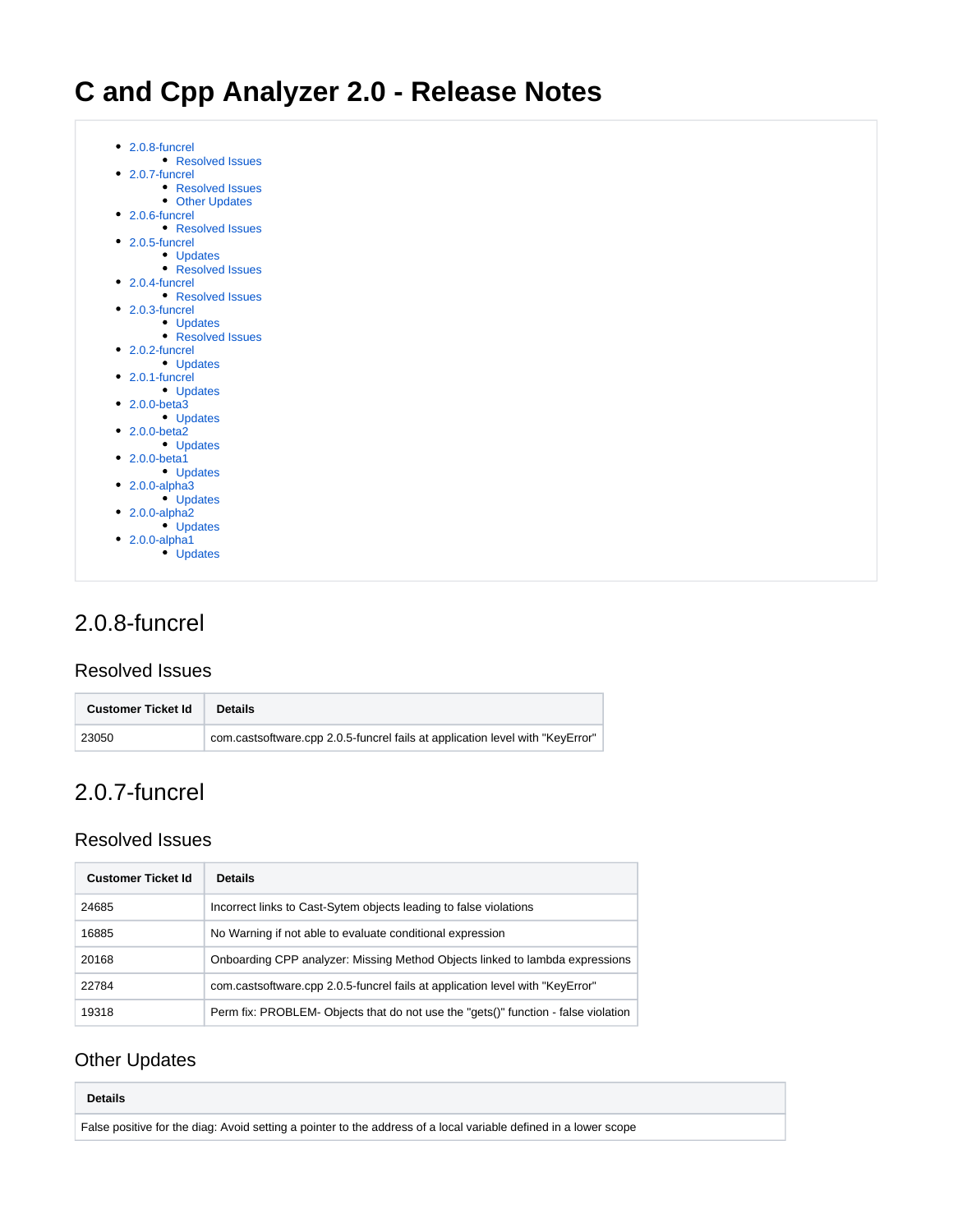| False positive for QR Do not return a dereferenced pointer allocated inside the function                                             |
|--------------------------------------------------------------------------------------------------------------------------------------|
| DELTATCC - CPP - False violation - Avoid unreferenced Methods                                                                        |
| DELTATCC - CPP - False violation - Ensure that dynamically allocated memory on local pointer in functions/methods is freed.          |
| DELTATCC - CPP - Missing violation - Ensure that dynamically allocated memory on local pointer in functions/methods is freed.        |
| DELTATCC - CPP - Rational to be corrected - Ensure that dynamically allocated memory on local pointer in functions/methods is freed. |

## <span id="page-1-0"></span>2.0.6-funcrel

#### <span id="page-1-1"></span>Resolved Issues

| Internal ID | Call ID | Summary                                                            |
|-------------|---------|--------------------------------------------------------------------|
| CPP-225     |         | 20462; 20294   Analysis is crashing during the External Link step. |
| CPP-92      |         | Incorrect devirtualisation link in case of Class:: method call     |

# <span id="page-1-2"></span>2.0.5-funcrel

### <span id="page-1-3"></span>Updates

CPP-109: Update connectivity to be able to analyze C++ source code on a PostgreSQL 10, or PostgreSQL 11 server

### <span id="page-1-4"></span>Resolved Issues

| Internal ID | Call ID | Summarv                                                                                                                 |
|-------------|---------|-------------------------------------------------------------------------------------------------------------------------|
| CPP-124     |         | Perm fix: ESP - False positive for QR- Avoid redeclaring and overriding Methods with different default parameter values |

## <span id="page-1-5"></span>2.0.4-funcrel

#### <span id="page-1-6"></span>Resolved Issues

| Internal<br>ID | Call<br>ID               | Summary                                                                                                                             |
|----------------|--------------------------|-------------------------------------------------------------------------------------------------------------------------------------|
| CPP-139        |                          | CASTONCAST: cpp analysis produces many errors "Run-time exception occurred" and "Major issue, skipping: access<br>violation"        |
| CPP-135        | 18122                    | Permanent Fix - CPP Application extension warning- Plugin has encountered the following error: Traceback (most recent call<br>last) |
| CPP-133        | $\overline{\phantom{0}}$ | CASTONCAST: App Level "virtual call" link creation step is failing once every 2 snapshots                                           |

## <span id="page-1-7"></span>2.0.3-funcrel

#### <span id="page-1-8"></span>Updates

CPP-125: Added queries objects for Pro\*C EXEC SQL

#### <span id="page-1-9"></span>Resolved Issues

| <b>Internal ID</b> | Call ID | Summary                                                                         |  |
|--------------------|---------|---------------------------------------------------------------------------------|--|
| CPP-94             | 15092   | CPP Analysis Unit log validation getting the Warning Job execution Syntax error |  |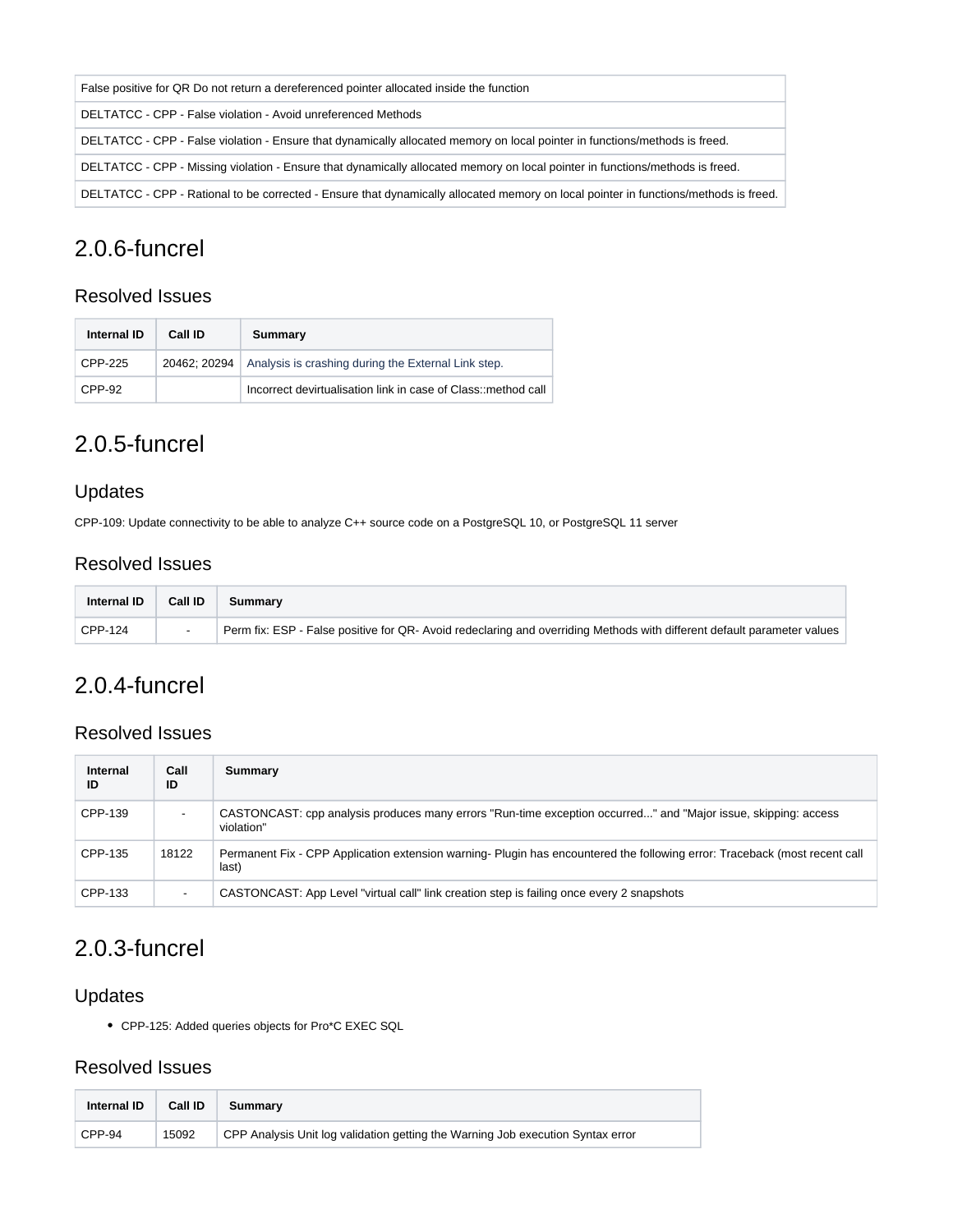| CPP-117 | 16562 | Permanent fix: Link not created between C Function and Oracle Table                         |
|---------|-------|---------------------------------------------------------------------------------------------|
| CPP-126 | 17501 | Missing links from C++ function to functions in Pro C files                                 |
| CPP-120 | 17207 | Permanent fix: Missing headers warnings in log while the header files are present in source |
| CPP-113 | 16670 | Permanent fix: C analysis crashed with error Cppcmd.xml"' exited with code -1073741819      |

### <span id="page-2-0"></span>2.0.2-funcrel

#### <span id="page-2-1"></span>Updates

- CPP-102 : removed rule "Avoid use of unvalidated input in array indexing and memory allocation due to huge performances issues"
- CPP-104, CPP-108 : removed crashes
- Solved a performance issue when having an Analysis Unit with lots of files

## <span id="page-2-2"></span>2.0.1-funcrel

#### <span id="page-2-3"></span>Updates

Following new rules have been added in this release of the extension:

| 1065008 | Avoid use of unvalidated input in array indexing and memory allocation                  |
|---------|-----------------------------------------------------------------------------------------|
| 1065004 | Ensure that dynamically allocated memory on local pointer in functions/methods is freed |
| 1065006 | Avoid iterator invalidation                                                             |

### <span id="page-2-4"></span>2.0.0-beta3

#### <span id="page-2-5"></span>Updates

- Removed false violations on:
	- Avoid local variables that are not initialized at declaration time
	- Ensure you provide a user defined copy constructor or disable copy when a class allocates memory in its constructor

## <span id="page-2-6"></span>2.0.0-beta2

#### <span id="page-2-7"></span>Updates

- crash corrections
- Removed false violations on:
	- Avoid Constructors not supplying an initial value for all non-static data members
	- Ensure you provide a user-defined copy constructor or disable copy when a class allocates memory in its constructor

# <span id="page-2-8"></span>2.0.0-beta1

#### <span id="page-2-9"></span>Updates

- enhance identity stability for methods/functions
- support of C++ 14/17 syntaxes
- Removed false violation on:
	- Do not return a dereferenced pointer allocated inside the function
		- Ensure you provide a user-defined copy constructor or disable copy when a class allocates memory in its constructor

# <span id="page-2-11"></span><span id="page-2-10"></span>2.0.0-alpha3